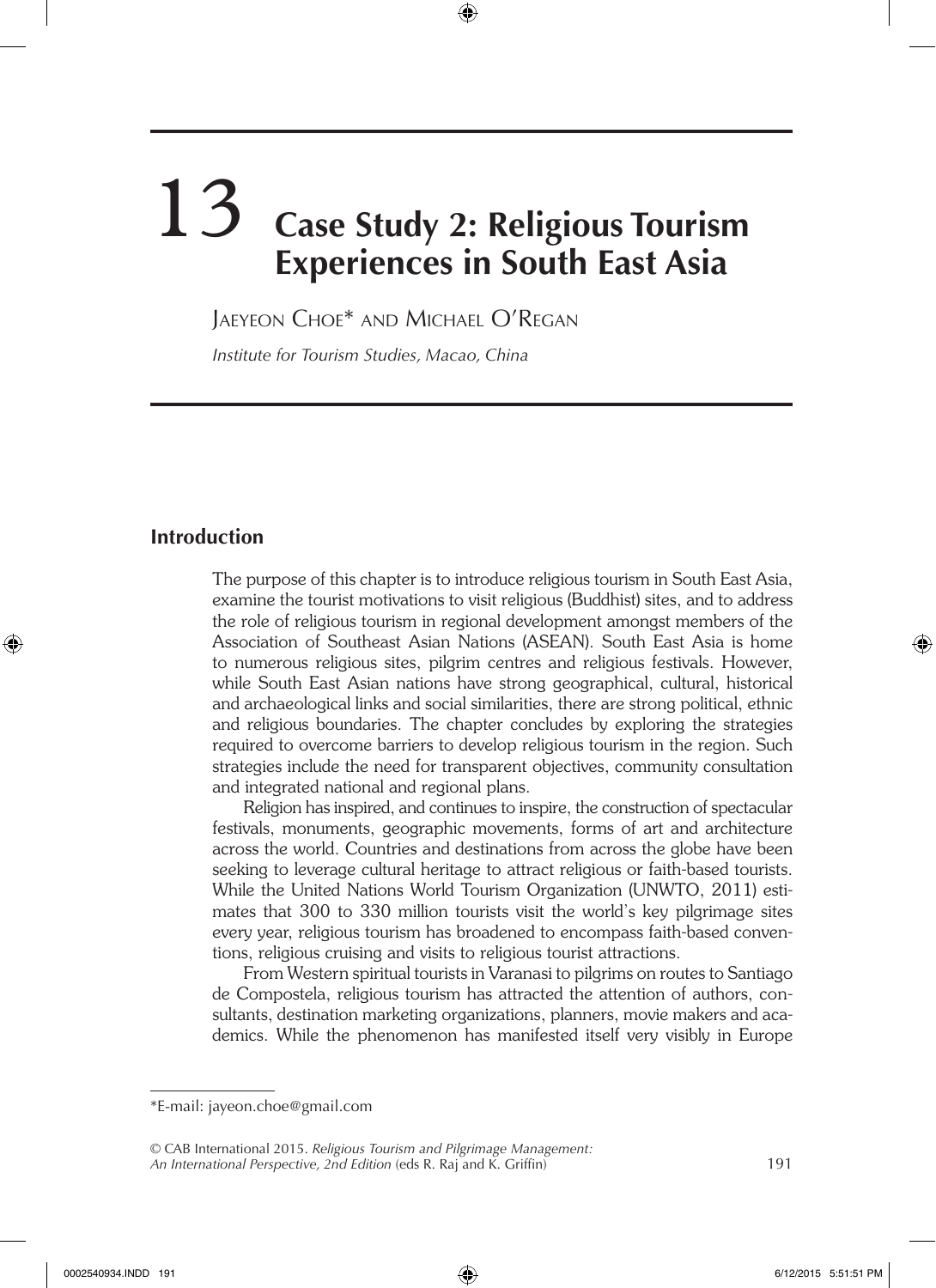and the Middle East, through documentaries such as *The Way* (2010), which honours the Camino de Santiago, or *Next Year Jerusalem* (2013), religious tourism to South East Asia has received far less attention. This is despite South East Asia (SEA) being home to numerous religious attractions associated with world religions, such as Hinduism, Buddhism, Islam and Christianity. From the Borobudur Temple Compounds in Indonesia to the Mỹ Sơn Sanctuary in Vietnam and the town of Luang Prabang in Laos, the region has numerous spectacular religious sites. It is also the home to pilgrim centres such as the San Agustin Church in the Philippines and religious festivals such as the Tamil Hindu celebration of Thaipusam in Malaysia.

⊕

As the geopolitical, cultural and economic organization called the Association of Southeast Asian Nations (ASEAN) prepares to become a single market in 2015, this chapter explores religious tourism in South East Asia by introducing the region and its boundaries, before exploring the recent development of religious tourism. The chapter then, by way of a case study, explores the development of religious tourism in Thailand, before investigating the opportunities and challenges for the future integration and growth of this important niche.

#### **South East Asia**

⊕

Before seeking to understand what 'religion' in South East Asia is, we must first lay out the boundaries of what we mean by South East Asia (SEA). We use SEA to describe a geographic region that includes: Cambodia, Indonesia, Lao People's Democratic Republic, Malaysia, the Philippines, Myanmar, Singapore, Thailand, Brunei and Vietnam.

This is notwithstanding the fact that SEA is often incorporated into other regional blocks. The United Nations World Tourism Organization (UNWTO), for example, include SEA in a broader 'East Asia and the Pacific' region that includes Australia, Brunei Darussalam, Fiji, Democratic People's Republic of Korea, China, Japan, Mongolia, Papua New Guinea, the Philippines, Republic of Korea, Timor-Leste, Vanuatu, China, Hong Kong and Macao.

Given the regional context of this chapter, juxtaposing the tourism experiences of SEA into a coherent whole, we argue this perspective underlies the degree of movement toward broader regional integration amongst the aforementioned countries. Although the region has long been divided by religion, language, ethnicity, political and economic systems, as well as historical rivalries, inter-regional movement through new roads, bridges and railways, the rise of inexpensive air travel, new means of communication and the emergence of transnational organizations such as ASEAN have meant it is again becoming the 'crossroads of Asia'.

ASEAN was formed in 1967 by Indonesia, Malaysia, the Philippines, Singapore, Thailand and Brunei, and has expanded to include all South East Asian countries except Timor-Leste (see Fig. 13.1). With a population of 593 million in 2010, 99.8% of South East Asia's population lives in ASEAN countries (Jones, 2013), making it the third largest population block in the world, after China and India. A cornerstone of regional economic progress as well as political and social cohesion, ASEAN has sought to develop a common market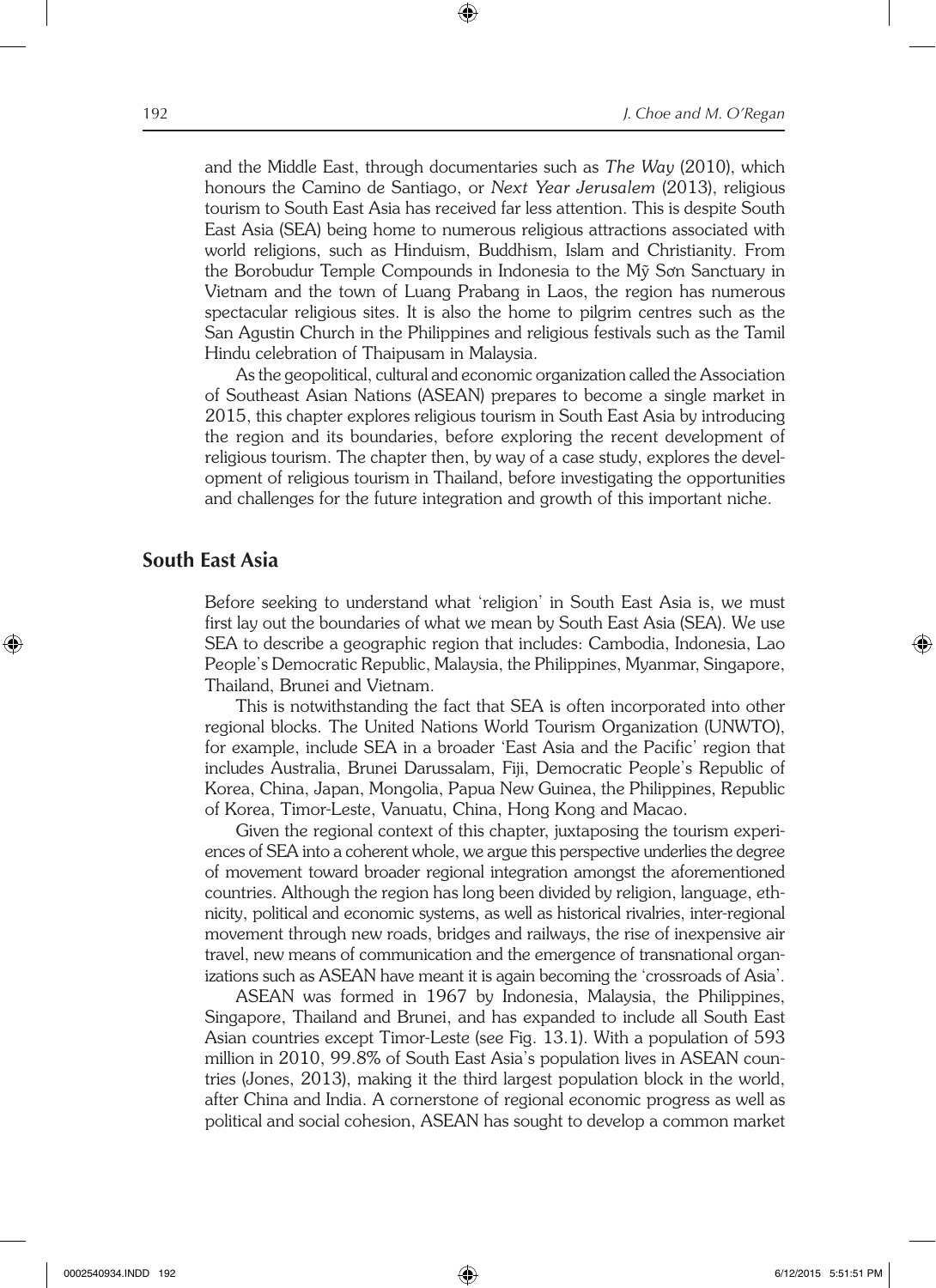

 $\bigcirc$ 

**Fig. 13.1.** Map of South East Asia, along with ASEAN membership.

in the region, which includes the free movement of people for the purposes of travel and tourism. Developments such as the ASEAN Single Aviation Market (ASEAN-SAM), regular meetings between ASEAN tourism ministers, and the development of a regional common visa have meant tourism has become a pillar industry across the region despite disparities in GDP, infrastructural development and visitor numbers. This success was built on the Manila Declaration of 15 December 1987, which expressed ASEAN's determination to encourage intra-ASEAN travel and strengthen ASEAN's tourism industry. The ASEAN Tourism Agreement signed on 4 November 2002 in Phnom Penh, Cambodia by the heads of state/government included objectives such as cooperating in facilitating travel into and within ASEAN and enhancing the development and promotion of ASEAN as a single tourism destination (ASEAN, 2002). This was strengthened by the introduction and current implementation of the ASEAN Tourism Strategic Plan (ATSP) 2011–2015. There has also been development through the ASEAN Mutual Recognition Arrangement (MRA) and the ASEAN Tourism Qualifications Equivalent Matrix to facilitate the free flow of services and skilled labour within ASEAN member countries.

### **Tourism in South East Asia**

Greater regional economic progress as well as political and social cohesion has led to greater domestic, regional and inbound tourism. Indeed, tourism

⊕

◈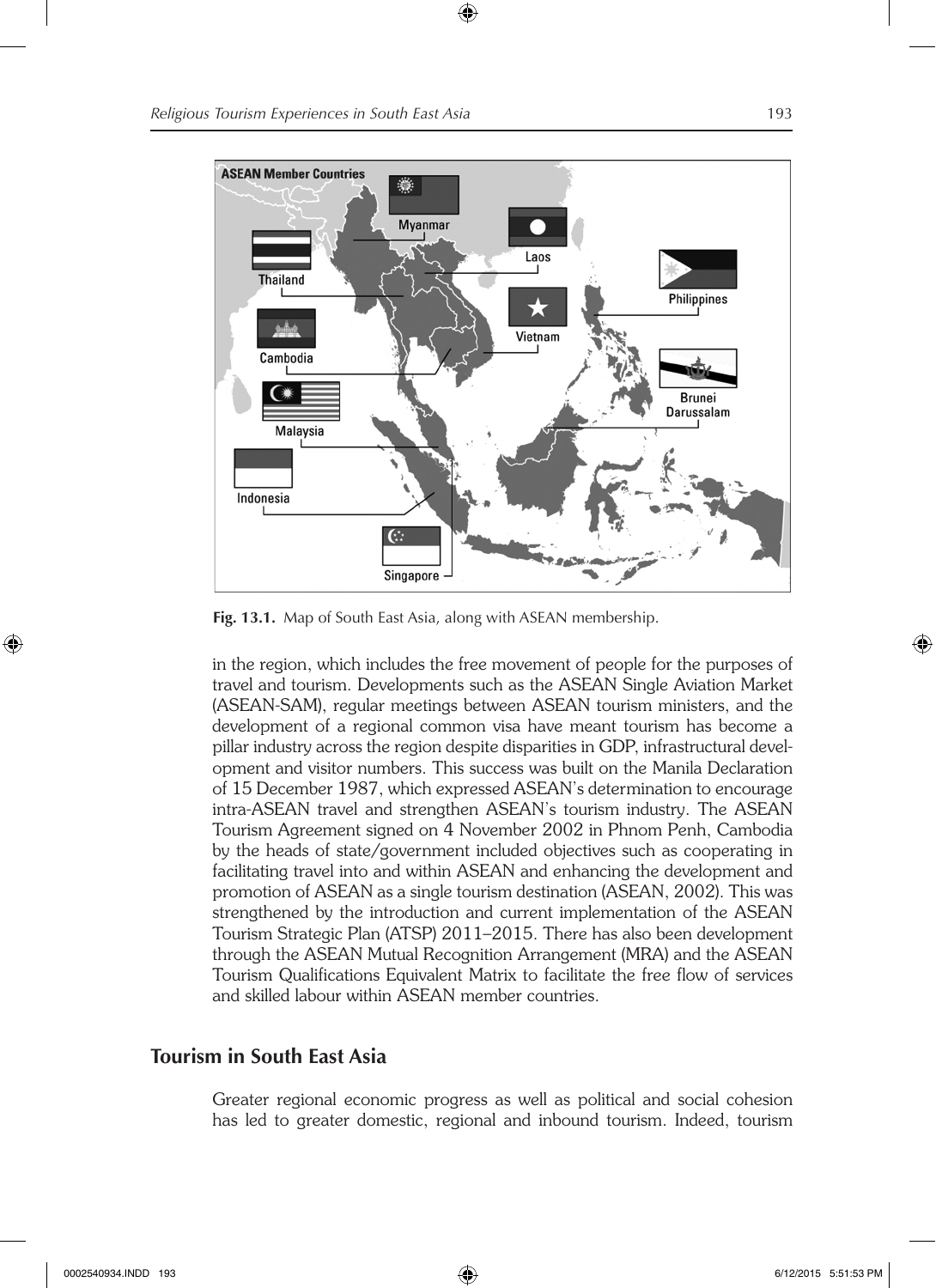as a sector has been used to analyse regionalism in SEA, given that it can be seen as a catalyst for regional integration and cooperation (Chheang, 2013). Work towards regional standards for green hotels, homestays, spa services and community-based tourism alongside joint promotion and marketing is enhancing tourism through increasing the quality of tourism facilities, human resources and services. Success has followed this regional approach, with ASEAN member countries benefiting from strong intra-regional and international demand. In 2013, ASEAN had 99.2 million tourists, an increase of 11.73% from 2012 (see Fig. 13.2). According to Mazumder *et al.* ( 2013), double-digit growth in tourist arrivals during 2001–2011 was achieved in Myanmar (26%), Thailand, Cambodia (20%) and Vietnam (19%), Singapore, Brunei Darussalam (13%) and the Philippines (11%). During the same time period, Malaysia received the highest number of visitor arrivals (203.2 million), followed by Thailand (145.5 million) and Singapore (93.8 million). Other country shares were Indonesia 62.7 million, Vietnam 35.8 million, the Philippines 29.9 million, Cambodia 16.8 million, Laos 13.5 million, Myanmar 2.5 million and Brunei Darussalam 1.7 million.

 $\bigoplus$ 

#### **Religious Tourism in South East Asia**

While tourism in general has emerged to be one of the driving forces in creating de facto regionalism in SEA, the increase in domestic, regional and inbound tourism includes cultural tourism, and more specifically religious-oriented travel and tourism. Its role in contemporary SEA will intensify as the overall demand for religious travel by people of faith increases. However, research, development and promotion of religious tourism are still at an early stage in the region. Whilst academic study has traditionally focused on religious tourism in Europe, the Middle East and South Asia, in the past half-decade SEA has been a focus



**Fig. 13.2.** ASEAN international visitor arrivals 1991–2013.

⊕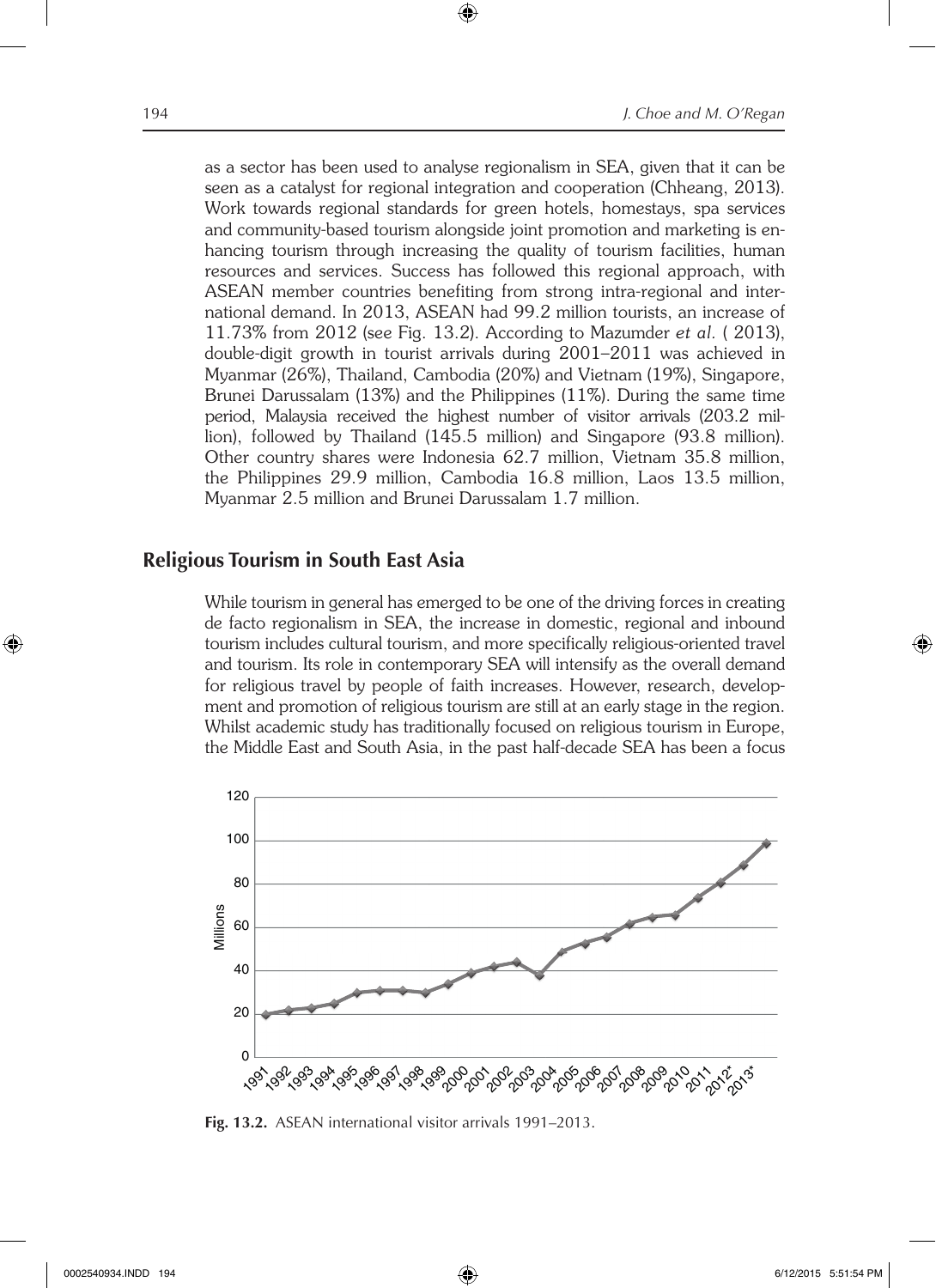for conferences and investigations by academics, practitioners, policy-makers, consultants and researchers. From UNWTO's 2011 *Religious Tourism in Asia and the Pacific* document (UNWTO, 2011), which outlined a diverse religious landscape, to the 'Dynamics of Religion in Southeast Asia' lecture series at Humboldt University in Berlin (23 October 2013), questions regarding the challenges of linking tourism and religion in a broad regional framework have arisen. From domestic tourism to sites of sacred power and national remembrance to regional pilgrimages by international 'spiritual' tourists, religious tourism in SEA is broad, diverse and often contradictory. It is a shifting entity, its broad roots and dynamics making the use of the term 'religion' in SEA slippery to approach both empirically and conceptually. To provide an entry into this aspect of the chapter, we must first seek to understand the wide variety of beliefs, ideas, discourses and interests that underpin the term 'religion' in SEA, given it is often freely and broadly applied (and misapplied).

⊕

Talal Asad (1993, p. 29) rejects a universal anthropological definition of religion by arguing 'there cannot be a universal definition of religion, not only because its constitutive elements and relationships are historically specific, but because that definition is in itself the historical product of discursive processes'. The argument that the anthropological definition of religion is a historical product of European (Western) Christian discursive processes has been highly influential, challenging researchers seeking a working, if only heuristic and provisional, definition that can be used as a unit of analysis and a basis for scholarship to incorporate a more holistic understanding of religion and religiosity. The study of religion in SEA cannot be separated from its history, and in particular the role of Western imperialism and colonialism (DuBois, 2009), with Western religious ideas continuing t o influence our understanding of both religion and religious tourism. However, this chapter uses a transdisciplinary approach to outline the peculiar dynamics of religiosity in South East Asia, and the ways in which these dynamics mediate change and continuity in tourism experiences. We follow UNWTO ( 2011) in noting that the philosophies of the four major religions (Hinduism, Buddhism, Islam and Christianity) are not conflicting if we examine their spiritual aspects and bases. Therefore, this section incorporates a broader religiosity that includes spiritual tourism, and some of the minor religions in the region.

There is a perception that because of internal rivalries, territorial disputes, history and authoritarian elements, ASEAN members are not integrated in the way that the European Union (EU) is. South East Asia is indeed a diverse area fused together by Buddhist, Hindu, Islamic and Christian religions, which in turn reflect Spanish, Portuguese, Chinese, Dutch, British, French and American cultural influences. It is a history that spawned many religious tourism sites, festivals and pilgrimages, but also created historical differences and rivalries. Recent sectarian violence between Buddhists and Muslims in Myanmar and between Christians and Muslims in the Philippines, and tension between Malay Muslims and ethnic Chinese in Malaysia, highlights how history is never far from the surface when politics and religion go hand in hand.

At first glance, religious-oriented travel and tourism in SEA would seem to be a large but segmented market, given that within the region there are

⊕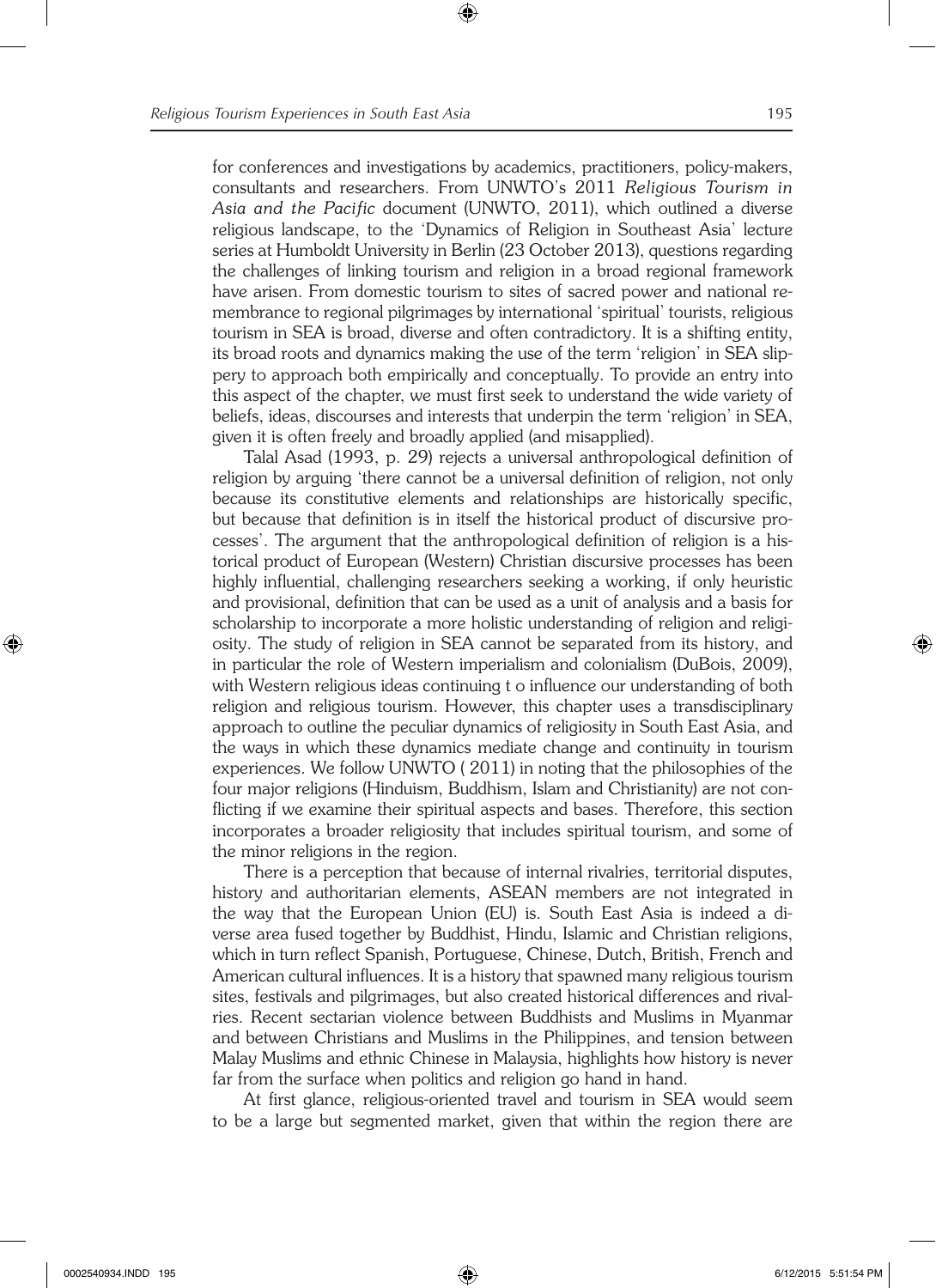nominally Marxist countries, Laos and Vietnam, who do not expressly market religious tourism, as well as Thailand, which has successfully diversified its economy through offering everything from high-end to volunteer-oriented religious tourism, and Muslim majority countries such as Indonesia and Malaysia. Within each of these countries, various 'ethnic religions' interact with so-called 'world religions' such as Buddhism and Hinduism in various ways and places. Although ASEAN have strengthened trade links, improved infrastructure, including roads, railways, airports and ports, and encouraged cross-border cooperation, there is no pan-South East Asian religious identity. While individual countries seek greater tourism numbers and the valuable foreign exchange earnings that come with tourism, valuable tourism resources linked to religion are often not targeted. The ASEAN Tourism Strategic Plan (2011–2015), for example, does not mention religion, whilst statistics on religious tourism are hidden, limited and vague. This is partly because of the close links between culture (national identity) and religion, where it is often difficult to separate distinct motivations. According to UNWTO ( 2011), the exception may be in the specific case of pilgrimages and religious festivals. As practically all Asian archaeological monuments have some connotation for religion, there is a need for more precise information on religious tourism as opposed to cultural tourism (UNWTO, 2011).

⊕

In 2015, the member countries of ASEAN will form a single market and production base under the ASEAN Economic Community (AEC). Similar to the increased flow of citizens in the European Union, the opening of these borders will encourage religious adherents, pilgrims and travellers to cross national borders. Clearly, religious tourism and regionalism are intertwined, with dynamics of movement and place-making facilitating connectivity, intertwining circuits and similarity. UNWTO ( 2011) argues, for example, that the importance of Asia and the Pacific in religious tourism is seen by the fact that of an estimated 600 million religious and spiritual voyages, 40% were in Europe and around half in Asia. To highlight the opportunities for growth, we present the case of Buddhist tourism in Thailand, and the emergence of Buddhist circuits in South East Asia.

#### **Short Introduction to Buddhism**

Before discussing why Buddhist temples and meditation centres in SEA have become popular tourism destinations, we need to learn about what Buddhism is. While considering the history and principles, we can think about why Buddhism has been successful in facilitating tourism in the region. Buddhism originated in India, then spread widely in Asia (Reat, 1994). It can be broadly divided into Theravada and Mahayana traditions. Mahayana originated in India later than Theravada (Jones, 2003). Theravada Buddhism became popular in Myanmar, Sri Lanka, Cambodia, Laos and Thailand while the Mahayana tradition became popular in China, Korea, Vietnam, Japan, Tibet and Nepal (Reat, 1994).

While Theravada and Mahayana retain a unity in core Buddhist teachings, 'they evolved distinctive forms and philosophies' (Jones, 2003, p. 11). For example, the Theravada school only emphasizes 'self-liberation', but the Mahayana school stresses helping other sentient beings as well as one's self-liberation (Dhammananda *et al.*, 1987). Theravada means 'the doctrine of the elders'

◈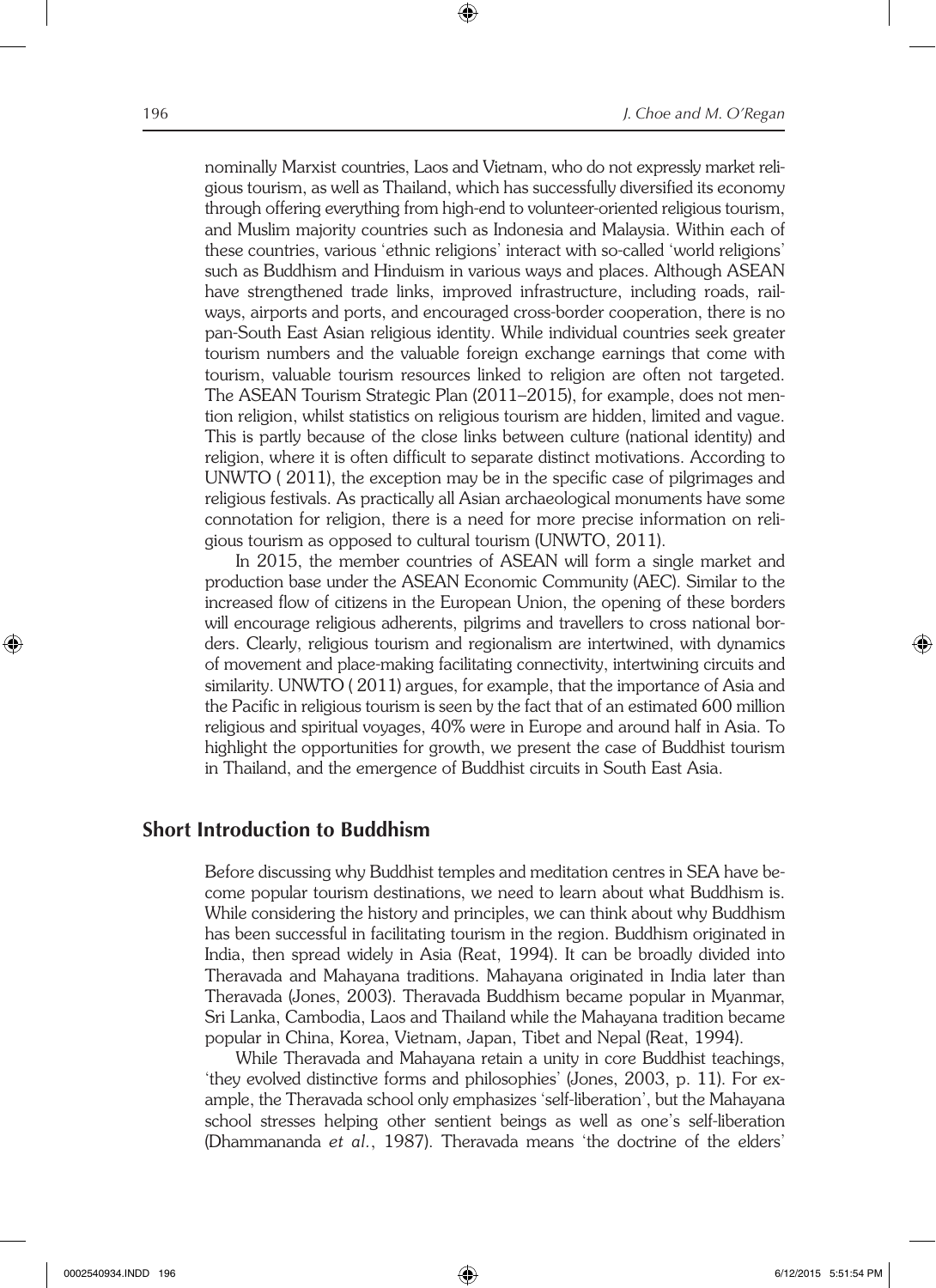(Gellner, 2001, p. 45). As one form of pre-Mahayana Buddhism, Theravada has been the most conservative school (Gellner, 2001). Compared to Mahayana, Theravada does not strongly emphasize intellectual meditation. Meanwhile, Mahayana means 'Great Vehicle' or 'Great Way' (Jones, 2003), and the philosophy of Mahayana is often considered as 'the intellection of advanced meditative insight, accessing a profound level of consciousness' (Jones, 2003, p. 11). It provides 'a vital foundation for a socially engaged Buddhism, in terms of both intellectual understanding and insightful action' (Jones, 2003, p. 11). However, in both traditions, a primary principle is *Karma*, which is the accumulation of good and evil that we have done in this life and previous ones, and which determines one's fate in life or rebirth (Spiro, 1966). Buddhism stands 'in its place as one of the universally acknowledged moral, intellectual and spiritual systems guiding all humanity into the third millennium of the common era' (Reat, 1994, p. 293).

 $\bigoplus$ 

Buddhism reached SEA both directly from India and indirectly from Central Asia and China. People in SEA learned Buddhism as a result of increased contact with the Indian merchants who came to the region for trading. Under their influence, the local people started to practise a mixture of Buddhism and Hinduism, while retaining at the same time many of their old beliefs and customs. From the 9th to the 13th centuries, the Mahayana Buddhist and Hindu Khmer Empire dominated much of the South East Asian region. Under the Khmer, temples were built across Cambodia and in neighbouring Thailand. Angkor was at the centre of this development, with a temple complex which had, at its height, over a million inhabitants, making it the world's biggest city at the time.

Currently, there are around 200 million Buddhists in SEA, making it the second largest religion in the area after Islam, which has 240 million adherents living across the region in Indonesia, Singapore, Thailand and the Philippines. Therefore, around 35 to 38% of the global Buddhist population resides in SEA. Most countries (i.e. Thailand, Cambodia, Laos and Myanmar) follow the Theravada tradition. Singapore and Vietnam, in comparison, follow Mahayana Buddhism, which is accompanied by Daoism and Chinese folk religion in most Chinese communities. Buddhist principles are based on reasoning and the main purpose is achieving nirvana, through intellectual meditation. In Buddhism, individuals should follow their own path. There are no entities like the Catholic pope, the Christian Bible, or baptism. Buddhism therefore gives adherents a high level of freedom and this lack of a central orthodoxy or doctrine attracts some westerners (Timothy and Olsen, 2006). Practising meditation does not require one to be Buddhist (Kabat-Zinn, 1994); thus, non-Buddhist westerners visiting temples or meditation centres in Asia may not be motivated by religious reasons but by the desire for spiritual growth, self-fulfilment, ethical value or philosophy. Unlike other religions, Buddhism and its temples are more open to nonadherents. These unique characteristic can be an attraction and motivation to many Western tourists who want to mentally relax and recharge their spirituality.

Following Vukonic's (1996) assertion that people increasingly want to satisfy their spiritual needs, Possamai ( 2000) notes that urban, educated and middle-class people are increasingly involved in alternative religious activities, and engage in yoga, meditation, and consultation with alternative health practitioners. Western people who feel *dislocated and rootless* often seek to find new orientation in life, and may seek the true meaning of their life through

⊕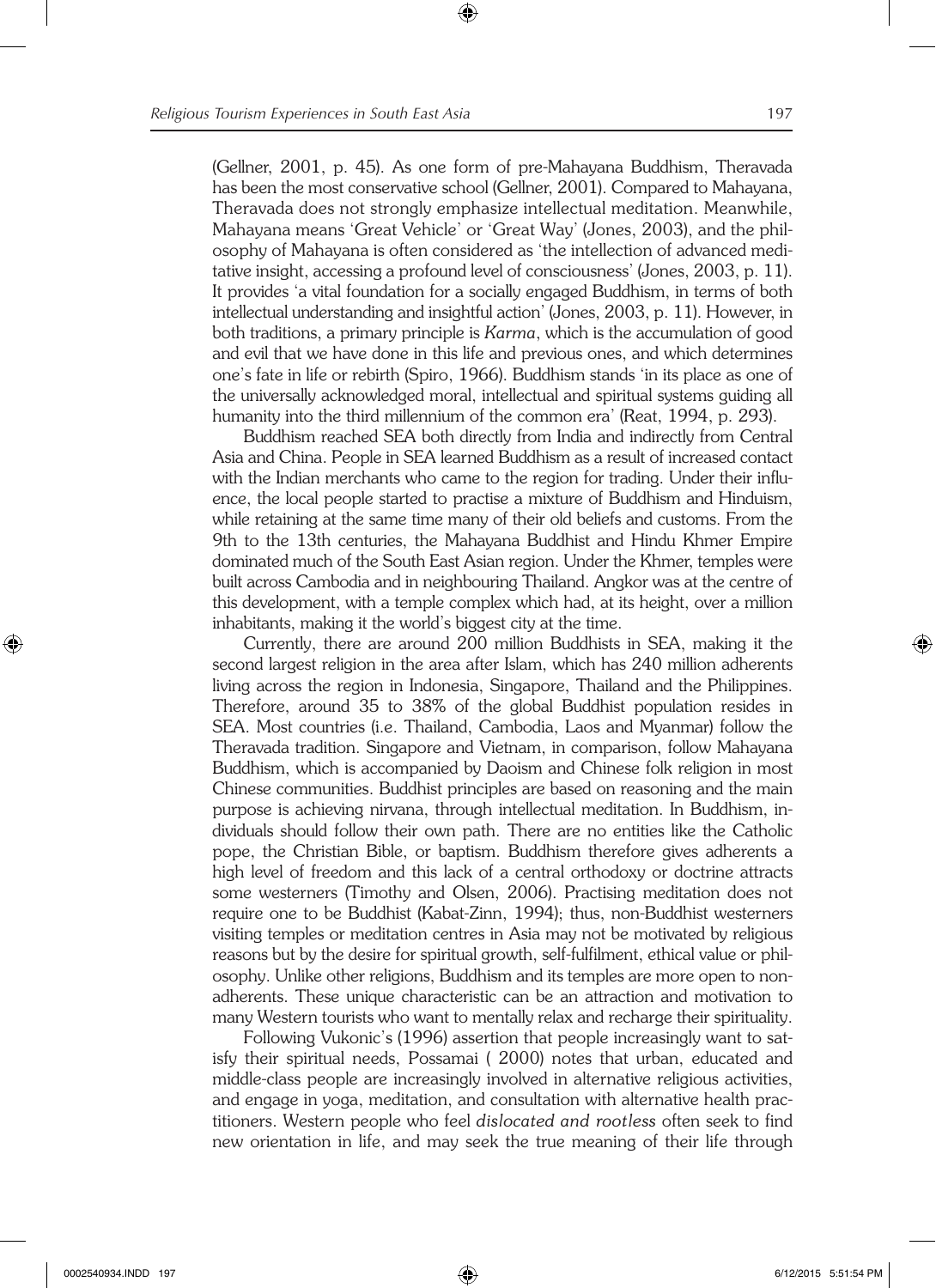spiritual tourism. In fact, spiritual tourism can be considered as 'the oldest and most prevalent type of travel in human history' (Kaelber, 2006, p. 49), and it has grown substantially over the last few decades (Timothy and Olsen, 2006). Destination marketing organizations (DMOs) are promoting tourism at religious sites with the goal of diversifying their tourism product offerings, rejuvenating failing economies and generating funding for preservation and conservation (Russell, 1999). DMOs have opened their doors to Buddhist culture, through campaigns aimed at Western markets promoting Buddhist tourism in Thailand, Cambodia and Myanmar (Philp and Mercer, 1999;Agrawal *et al*., 2010; UNWTO, 2011; Ministry of Hotels and Tourism, 2013). These countries offer not only Buddhist temples but also yoga, traditional healing, spas and meditation centres to visitors with an interest in spiritual well-being. In addition, the history, iconography and art associated with Buddhism are found in numerous important archaeological sites in these countries, and are becoming major attractions for Western tourists (Rasul and Manandhar, 2009; Choe *et al.*, 2013).

⊕

### **Buddhist Tourism in Thailand**

Some established Buddhist sites, such as Borobudur, a historic Buddhist temple complex and the largest Buddhist monument in Indonesia, have become flagship tourist attractions in the region. This site and Angkor in Cambodia are similar in their cognizance of the fact that their continued success is based somewhat on fulfilling tourists' spiritual thirst and cultural curiosity. However, Thailand has developed the most proactive winning strategy to promote religious tourism (UNWTO, 2011) by being one of the few Asian countries in the region that facilitates a range of religious tourism experiences. Information on religious attractions and festivals is relatively easy to obtain through guidebooks, websites and pamphlets. While essentially Buddhist (94.6%) and home to a number of destinations, temples, stupas, festivals and statues, it has also succeeded in including meditation and wellness tourism into the gamut of religious products (UNWTO, 2011).

Despite recent political crises, the number of international tourists visiting Buddhist temples in Thailand has shown steady growth of 10–20% annually (Chinmaneevong, 2008). Identifying the scope for regional and international tourism opportunities, the Tourism Authority of Thailand (TAT) has focused on places of importance for Buddhist sites, and has partnered in joint promotion with Thai Airways to offer Buddhist Circuit Tours. In 2014, together with Buddhadasa Indapanno Archives (India), they organized a religious tour for Buddhists to celebrate Makha Bucha Day, which fell on 14 February. However, TAT religious tourism products are not only limited to Buddhist temples, but also offer yoga centres, meditation centres and even massage places. Thai massage, for example, has attracted tourists for the quality of massage, and it is considered as a spiritual practice based on Buddhist philosophy (James, 1984; Kogiso, 2012).

Chiang Mai, Thailand's northern capital, is considered as the 'city of a hundred temples', of which 12 to 15 are included in Buddhist tourist circuits.

⊕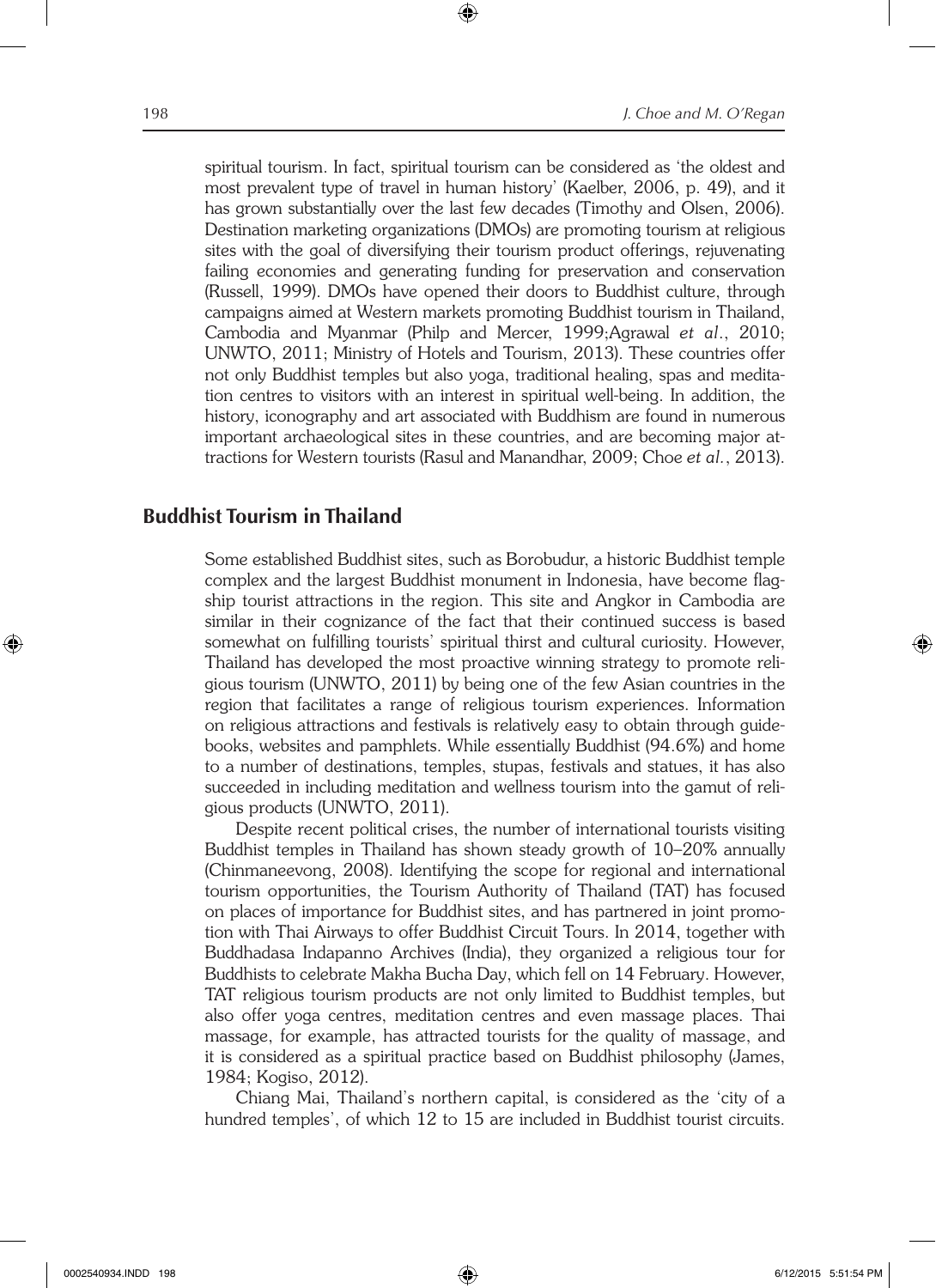The range of temples includes Doi Suthep, Wat Phra Kaeo (Temple of the Emerald Buddha), Wat Phra Chetuphon (Wat Pho), Wat Arun and Wat Suthat. Thus, Chiang Mai has turned into a major religious tourism destination owing to its high number of Buddhist temples, and the opportunity it provides to approach monks, talk to them and learn about Buddhism practices (UNWTO, 2011). In 2011, Chiang Mai represented Thailand by becoming a UNESCO cultural city. Among the numerous temples, Wat Phra That Doi Suthep or 'Doi Suthep' is particularly popular because of its association with a 7th-century Lawa chieftain called King Luang Viranga, who converted to Buddhism and became a monk (see Fig. 13.3). It remains an important Buddhist monastery, and local people revere the mountain temple as a destination of spiritual significance and have seen it become an important pilgrimage site (Pholpoke, 1998). Because of its location and significance, many international tourists visit the temple as part of Buddhist circuit tours to Thailand.

⊕

In recent years, TAT has increasingly promoted 'meditation tourism', with its tourist literature drawing heavily on modern Buddhist discourses (Schedneck, 2011). Brochures in English list meditation centres such as the Young Buddhists Association of Thailand, the Dhamma Kamala Meditation Centre, the International Buddhist Meditation Centre, Wat Mahathat Yuwaratrangsarit and Wat Pathumawanaram in Bangkok, as well as meditation centres in Chon Buri, Kanchanaburi, Nonthaburi, Lop Buri, Ubon Ratchathani, Surat Thani and Chiang Mai (see Fig. 13.4). The TAT website also contains a list of all meditation centres



**Fig. 13.3.** Sacred white elephant, Wat Phra That Doi Suthep, Chiang Mai.

⊕

◈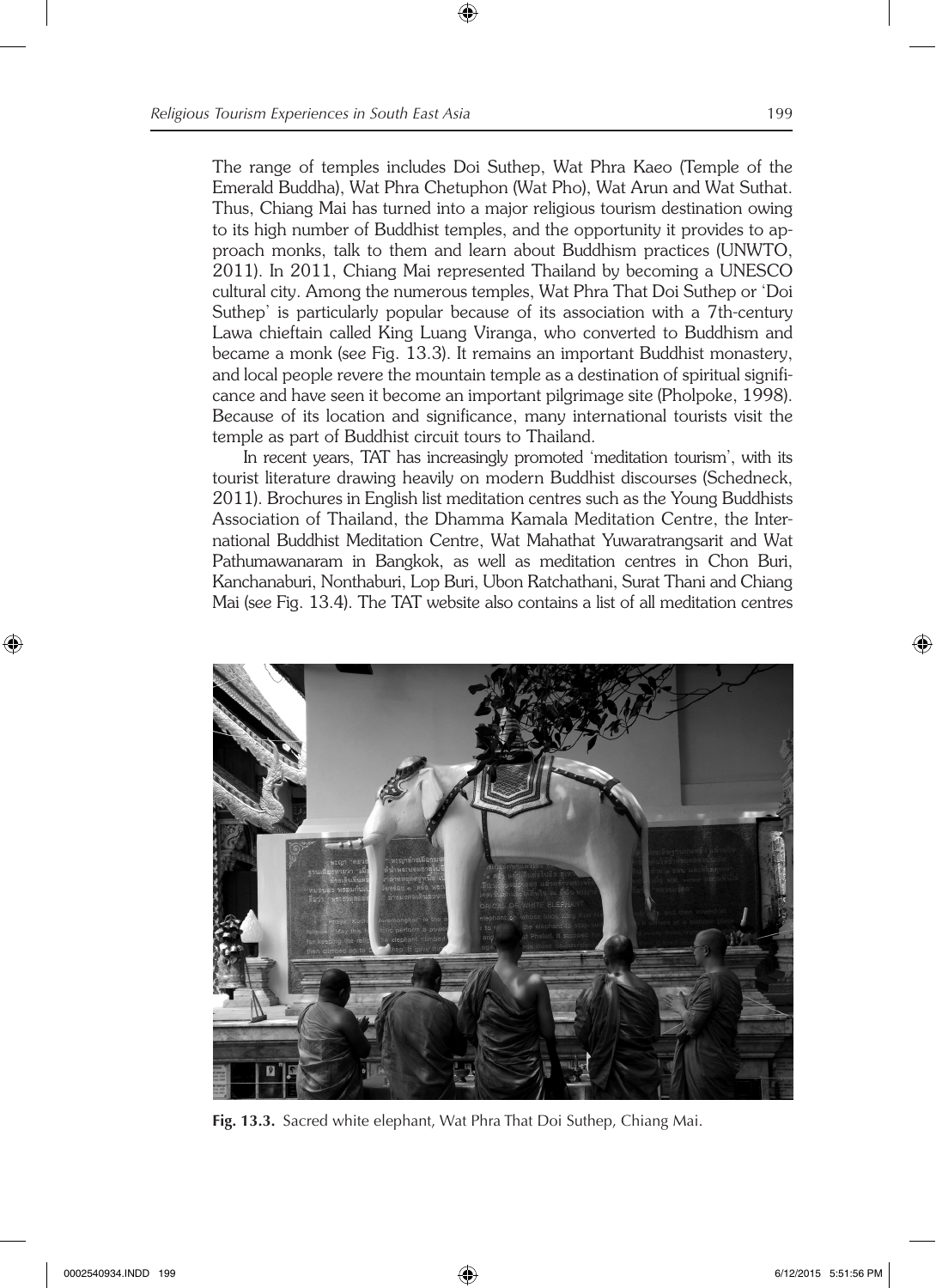

⊕

**Fig. 13.4.** Tourism Authority of Thailand Booklet, 2008. 'Meditation in Thailand: The Path to Inner Peace and Well-being.' Available at: http://issuu.com/diethelmtravel/docs/ meditation.

and agencies specialized in yoga and meditation as well as attractions and temples that might interest international travellers (UNWTO, 2011).

Other countries have sought to replicate Thailand's success, with Indonesia currently leveraging Borobudur, a World Heritage Site which still retains spiritual significance for many Buddhists in the region. While Borobudur is the Buddhist temple complex, Prambanan Temple highlights its links with Hinduism, which continues to flourish in some of the Indonesian islands with Bali as the most representative example (UNWTO, 2011). However, discrimination, sectarianism, religious and ethnic hostilities have stifled efforts to develop broad-based religious tourism outside Thailand. Furthermore, links between countries remain poor, and do not seem to extend beyond the ASEAN Tourism website (http://www. aseantourism.travel). From distrust to poor strategic choices, the potential to develop new tourism products based on religious heritage has failed, including initiatives which have faltered like the 'Malay Kingdoms and Sultanates' promotion which would have included Singapore, Malaysia and Indonesia (UNWTO, 2011).

Thailand has advantages, including its physical infrastructure, education and social services, and its international standard airports and roads, the development of new products around Buddhism and spirituality, an ambitious marketing budget and a 'scientific' approach have helped transform religion into an important tourism (economic) asset. The infrastructure, societal tolerance and relative stability of Thailand have also attracted international tour operators. Thailand has also been at the forefront of creating transnational Buddhist tourist circuits with India, Myanmar, Cambodia and Laos. Given the aforementioned advantages, it has also sought to attract Muslims, and promote itself as a place

⊕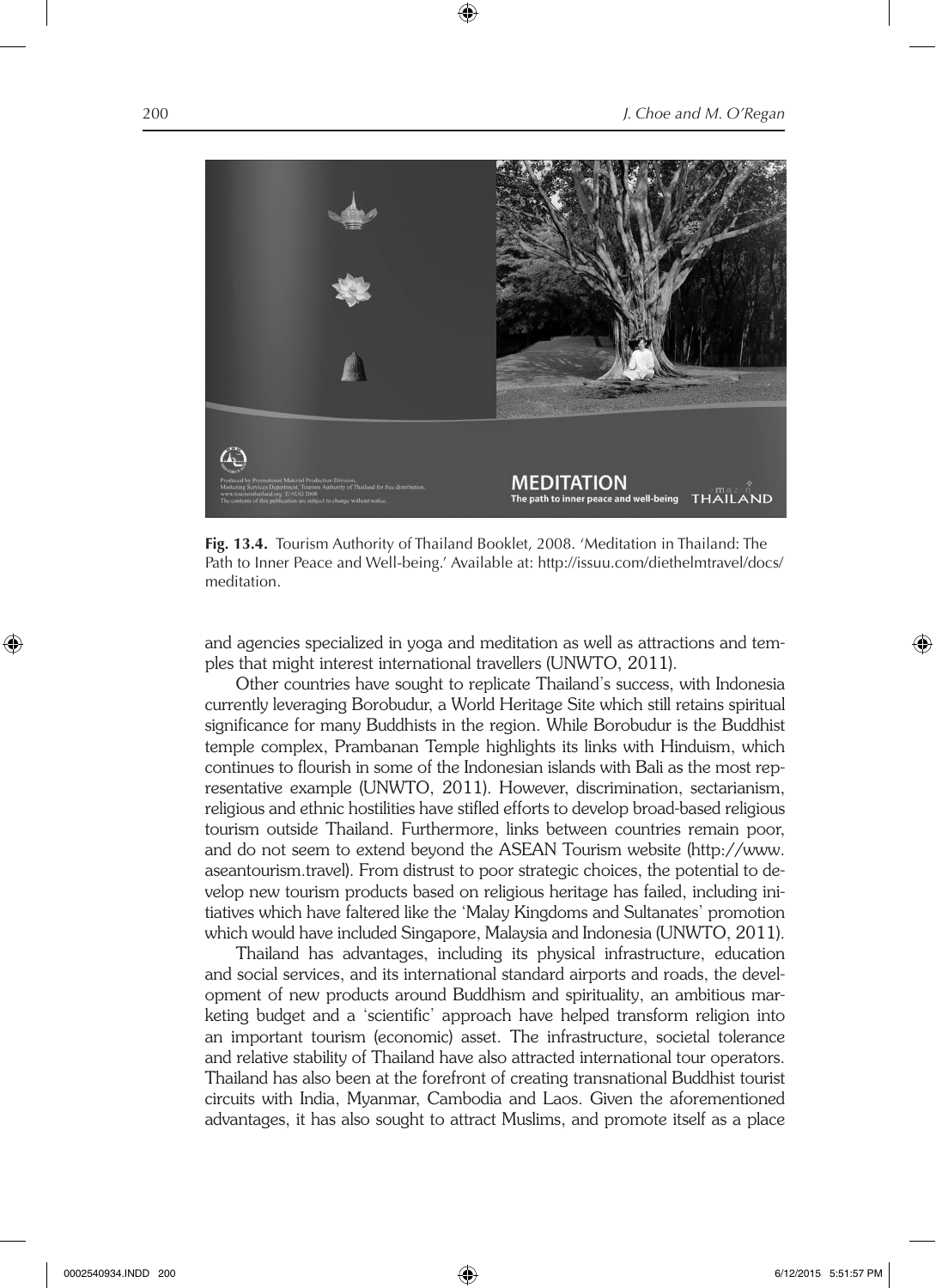where food is prepared according to Islamic precepts, where 'halal spas' offer separate facilities for women and men and shopping malls have Muslim prayer rooms. A 2010 video, 'Muslim Friendly Thailand' (https://www.youtube.com/ watch?v=ToI7nuKmQDM), was developed by the Thai tourism authority's Dubai office to promote travel to Thailand.

 $\bigcirc$ 

## **Cooperative Regional Religious Tourism Development**

So successfully has spiritual and religious tourism competed in an increasingly global competitive and cluttered tourism environment that international localities, regions and nations have, after assessment of their inventory of resources, joined marketing campaigns. Examples include the Cultural Routes programme in the European Union, which promotes the cultural, religious and humanist heritage of Europe, despite its diversity. This is an approach that could diversify, differentiate and rejuvenate tourism in SEA, providing a competitive edge, and kick-start a tourism industry in ASEAN members such as Myanmar and Vietnam. By designing a product to meet the needs of religious tourists, destinations can successfully diversify their tourism industry, if a destination, attraction or event can 'fit'. As religious tourism develops across the globe, the demand to develop a more regional approach that creates connections across the territory will increase.

Regionalization can lead to the development of a regional approach and thereby facilitate intra-regional and international tourism. However, there are issues regarding overt competition and sometimes antagonism between ASEAN countries and destinations. The expansion and economic impact of religious tourism relies on countries within ASEAN cooperating rather than competing with each other. Tourism, like any other economic activity, is scale sensitive, with cooperation among geographically proximate countries potentially exploiting economies of scale in the supply of tourist goods and services. This will, in the long term, enhance competitiveness by reducing costs and enhancing efficiency (Rasul and Manandhar, 2009). Collaboration enables resource and risks to be shared, facilitates coordinated policies, improves trust, confidence and mutual understanding and exploits commonalities and complementarities. By capitalizing on 'collaborative advantages' rather than on individual 'competitive advantages' (Bramwell and Sharman, 1999; Bramwell and Lane 2000), collaboration can also help reduce adversarial conflicts. The benefits of a successful partnership approach could lead to greater cost-effective cross-border marketing and promotional programmes, tourism clusters spanning different countries and cross-border mobility of skilled tourism professionals. From the strong Theravada Buddhist traditions in Cambodia and Thailand, and celebrations like the Makha Bucha, which commemorates the ordainment of Buddha's first 1250 disciples, to Islamic feasts such as the birthday of the Prophet Muhammad and Eid Ul-Adha, the opportunities for a more regional approach to events and religious sites are apparent.

The lack of will, internal conflict and lack any form of strategic outlook for religious tourism development in some ASEAN countries clearly reflects the lack of integration. While strong infrastructural investment has made Thailand,

◈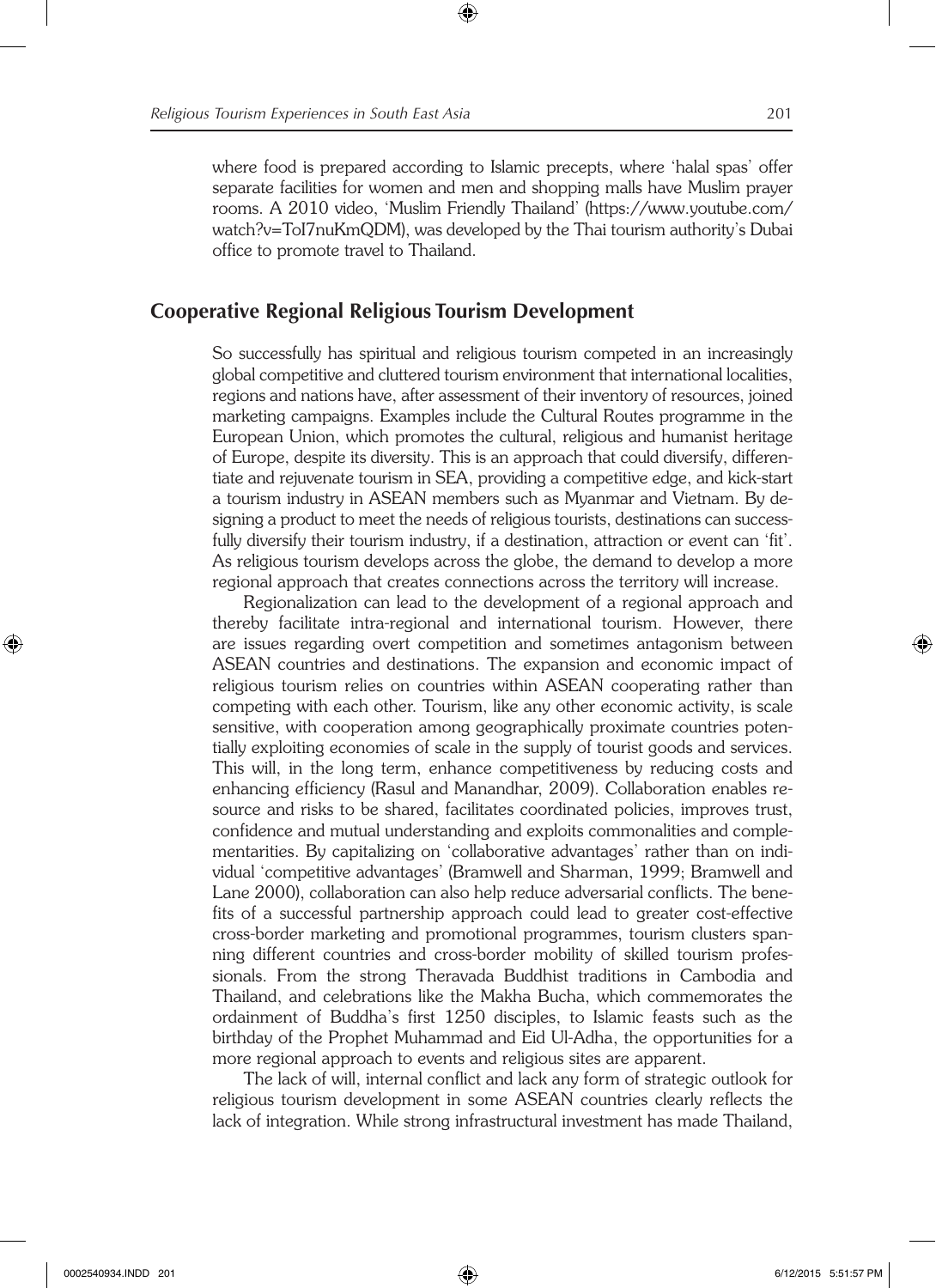along with Singapore and Malaysia, favoured destinations, poor road and rail links and a lack of investment in airports have hindered tourism development in other countries such as Myanmar and Laos. At a regional level, some member countries have taken initiatives to reform the tourism sector, but must do more to promote integration and assist ASEAN nations trying to kick-start religious tourism. However, full realization of this reform needs time to mobilize resources in the face of broad resource constraints in some member countries. The structure of the tourism industry in SEA needs to be refined and linked to all the stakeholders. ASEAN, as a geopolitical player, needs to take a leading role in reducing geopolitical tensions and rivalries and formulating precise policies and implementing them in a manner similar to the European Union. Therefore, they need a cooperative and integrated approach to develop, plan, manage and promote religious tourism to reduce the economic and social imbalances that exist between different members (Pearce, 1989). In addition, governments, private sectors and other stakeholders should also work together in formulating policies and strategies to enhance the economic impacts to be felt at all levels of the economies (Wong *et al*., 2011a; 2011b), a strategy that will help maintain and enhance their cultural and religious heritage.

⊕

#### **Summary**

◈

The SEA region has an incredible number of religious events, pilgrim centres and religious festivals attracting domestic, regional and international tourists. Its centuries-old civilizations, rich and unique cultural diversity, splendid archaeological monuments and historic sites of religious significance make the region a very attractive place for intra-regional as well as international tourists. The purpose of this chapter was to introduce religious tourism in South East Asia, examine the international tourists' motivations and attraction to religious (Buddhist) sites, and address the role of religious tourism in regional development amongst members of the Association of Southeast Asian Nations (ASEAN). The chapter also explored the strategies required to overcome barriers to develop religious tourism collectively in South East Asia. While South East Asian nations have strong geographical, cultural, historical and archaeological links and social similarities, there are strong political, ethnic and religious boundaries. Our assessment suggests ASEAN countries need to formulate transparent objectives through community consultation, integrate these objectives into national plans, and develop a bottom-up approach. As the area becomes a single market, the role of ASEAN should extend beyond an economic market, to pay attention to the interplay of different religions, ethnicities and cultures. Religious tourism could play an important role as a tool in the subsequent regionalization of this territory.

South East Asia has numerous spectacular religious sites from the Borobudur Temple Compounds in Indonesia to the Mỹ Sơn Sanctuary in Vietnam and the town of Luang Prabang in Laos. The region offers not only Buddhist temples but also yoga, traditional healing, spas and meditation centres with an interest in spiritual well-being. The history, iconography and art associated with religions are becoming major attractions for Western tourists. Non-Buddhist westerners visiting temples may not be motivated by religious reasons but by the desire for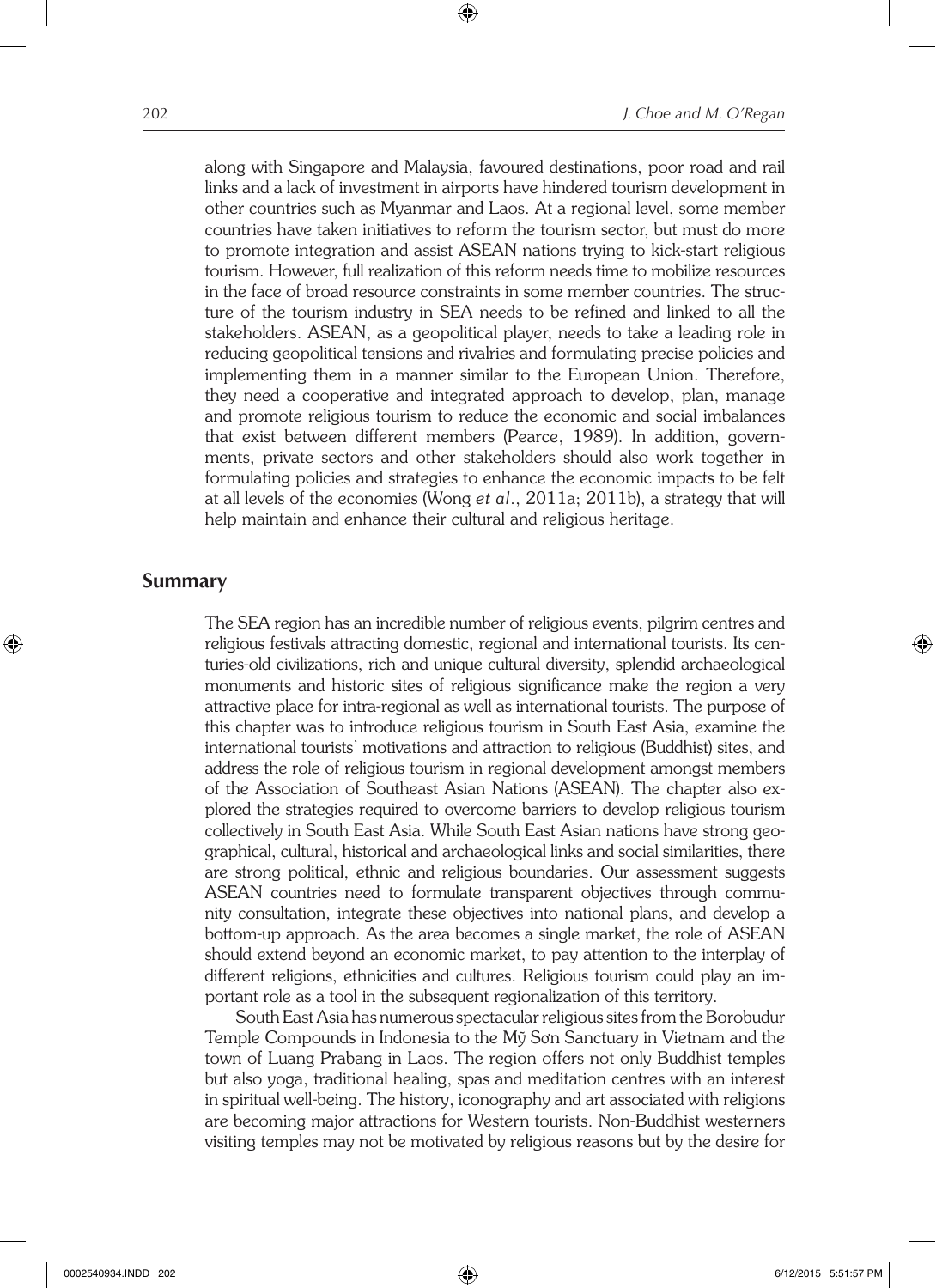spiritual growth, self-fulfilment, ethical value or philosophy. Unlike other religions, Buddhism and its temples are very open to non-adherents.

⊕

Thailand has developed the most proactive winning strategy to promote religious tourism by being one of the few Asian countries in the region that facilitates a range of religious tourism experiences. Its advantages include physical infrastructure, education and social services. Its international standard airports and roads, the development of new products, an ambitious marketing budget and a 'scientific' approach have helped transform religion into an important tourism (economic) asset.

ASEAN needs a cooperative and integrated approach to develop, plan, manage and promote religious tourism to reduce the economic and social imbalances that exist between different members.

## **Discussion Questions**

1. What are the unique characteristics of Buddhism that can attract non-Buddhist westerners?

2. Why have non-Buddhist westerners increasingly visited temples in South East Asia? What are their motivations?

3. Discuss how Thailand has been more successful in religious tourism development than its neighbouring ASEAN countries.

4. Why do ASEAN members need to cooperate to develop their own religious tourism products?

5. If you planned to visit South East Asia this summer, which religious sites would you visit, and why?

#### **References**

⊕

Agrawal, M., Choudhary, H. and Tripathi, G. (2010) Enhancing Buddhist tourism in India: an exploratory study. *Worldwide Hospitality and Tourism Themes* 2(5), 477–493.

- Asad, T. (1993) Genealogies of religion: Discipline and Reasons of Power in Christianity and Islam BALTIMORE: The John Hopkins University Press, Baltimore, USA.
- ASEAN (2002) ASEAN Tourism Agreement. Available at: http://cil.nus.edu.sg/rp/pdf/ 2002%20ASEAN%20Tourism%20Agreement-pdf.pdf (accessed 30 June 2014).

ASEAN Tourism Strategic Plan (ATSP) 2011–2015 (2011) Available at: https://www.scribd. com/doc/111871570/ASEAN-Tourism-Strategic-Plan-2011-2015 (accessed 30 June 2014).

- Bramwell, B. and Lane, B. (eds) (2000) *Tourism Collaboration and Partnerships: Politics, Practice and Sustainability*. Channel View Publications, Clevedon, UK.
- Bramwell, B. and Sharman, A. (1999) Collaboration in local tourism policymaking. *Annals of Tourism Research* 26, 392–415.

Chheang, V. (2013) Tourism and Regional Integration in Southeast Asia. Available at: http:// www.ide.go.jp/English/Publish/Download/Vrf/pdf/481.pdf (accessed 2 July 2014).

Chinmaneevong, C. (2008) Good for the spiritby, The Bangkok Post, September 12. Available at: http://www.buddhistchannel.tv/index.php?id=52,7119,0,0,1,0#.VTmSMvCqLfc (accessed 20 April 2015).

Choe, J., Blazey, M. and Mitas, O. (2013) Motivations of non-Buddhists visiting Buddhist temples. *Current Issues in Tourism*, published online 19 March 2013.